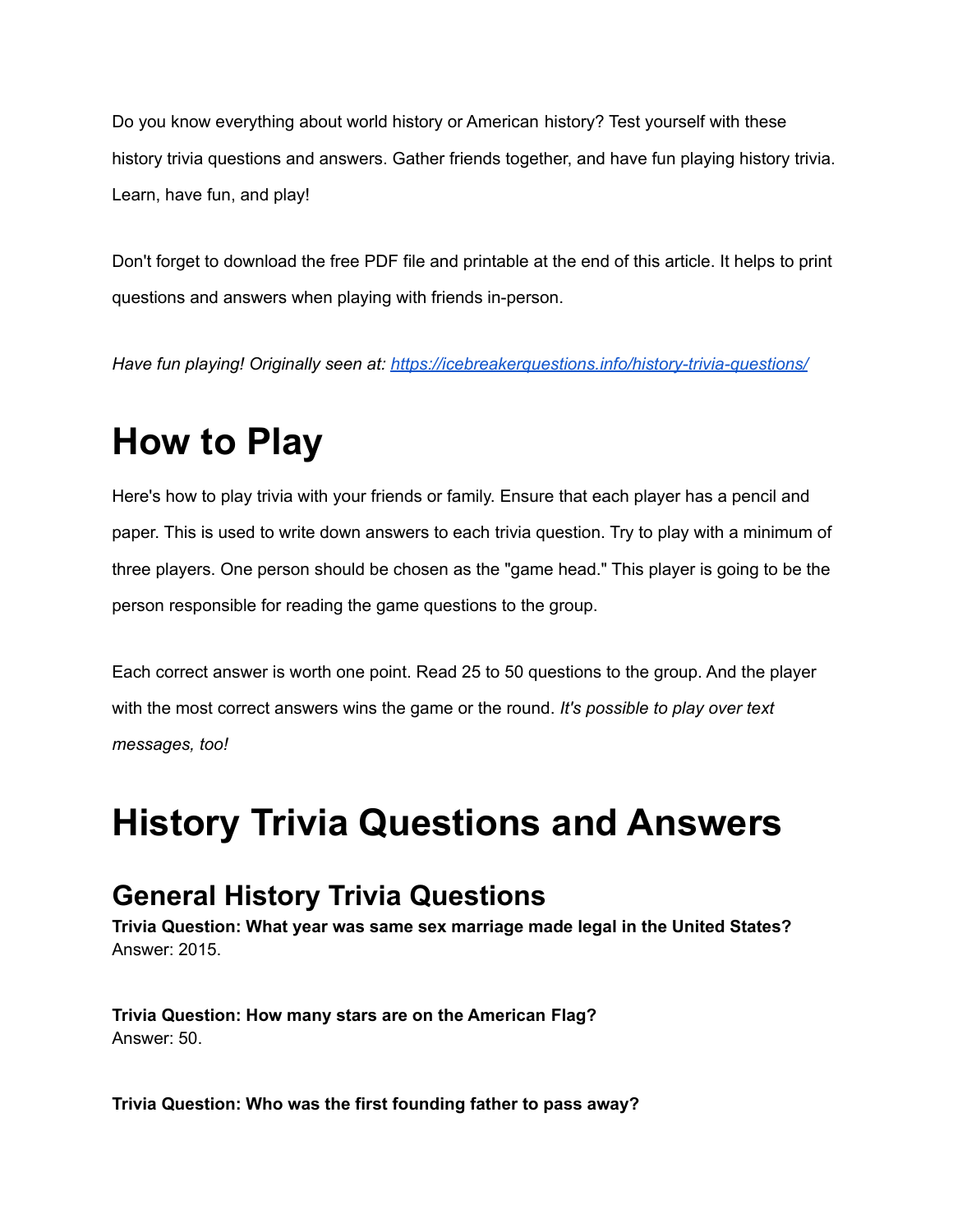Answer: Thomas Jefferson.

**Trivia Question: What's the original name of New York City?** Answer: New Amsterdam.

**Trivia Question: What's the name of the first woman to practice at the Supreme Court?** Answer: Belva Lockwood.

**Trivia Question: Who was the first Miss America?** Answer: Margaret Gorman.

**Trivia Question: What US President served the shortest term?** Answer: William Henry Harrison.

**Trivia Question: The Great fire of London happened on what year?** Answer: 1666.

**Trivia Question: What year did Martin Luther King Jr. give his famous "I have a dream" speech?** Answer: 1963.

**Trivia Question: Neil Armstrong was known for doing what famous act?** Answer: Being on Apollo 11.

**Trivia Question: What's the first capital of the United States?** Answer: Philadelphia.

**Trivia Question: Who wrote "Hamlet?"** Answer: Dante. Often confused with William Shakespeare.

**Trivia Question: What year did the French Revolution take place?** Answer: 1789.

**Trivia Question: The atomic bomb was sent to which Japanese City?**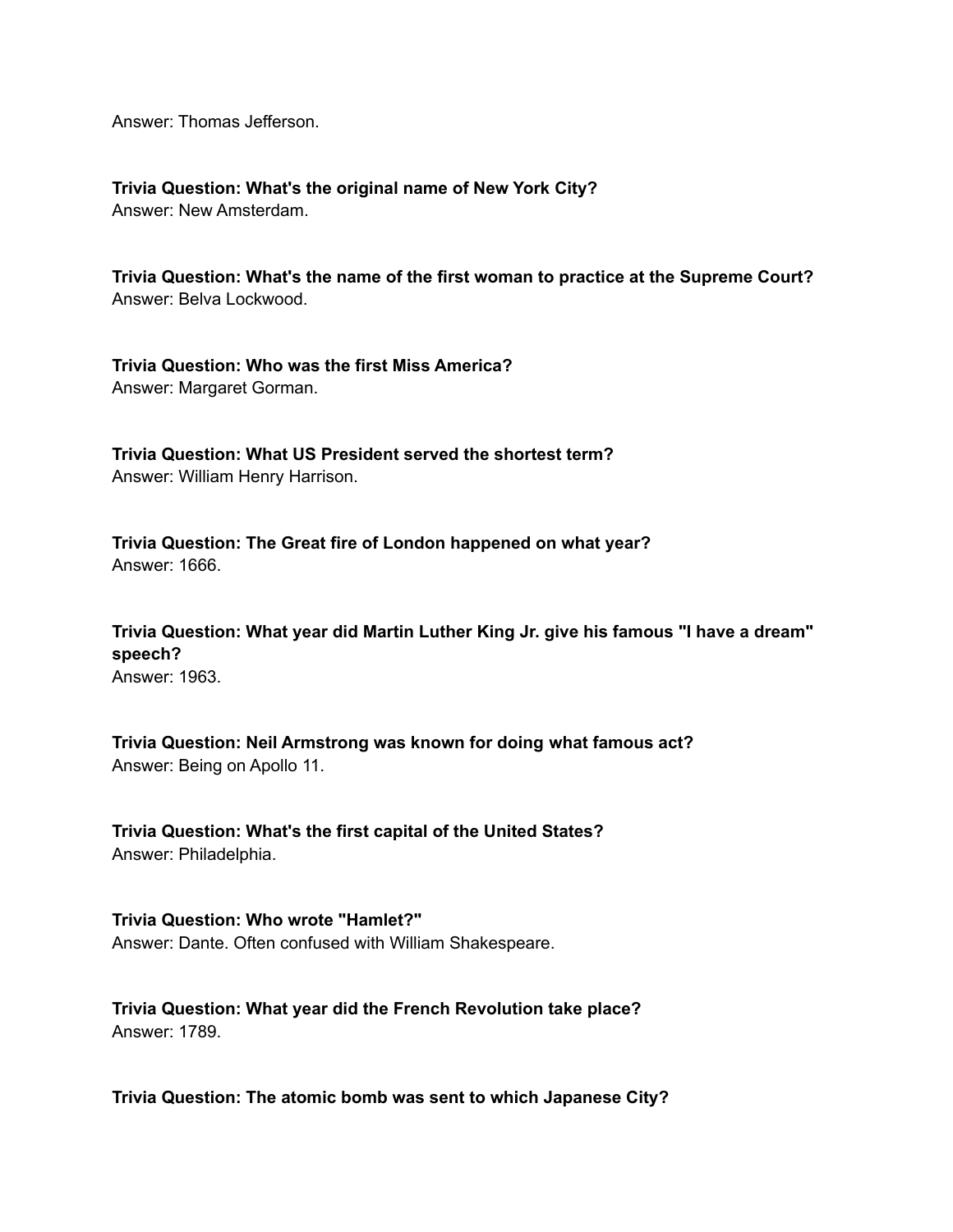Answer: Hiroshima.

**Trivia Question: What year did the Berlin Wall fall?** Answer: 1989.

**Trivia Question: What year did the first Olympic Games take place?** Answer: 1896.

**Trivia Question: Queen Elizabeth I is known as what soubriquet?** Answer: Gloriana.

**Trivia Question: Who is the Greek goddess of hunting?** Answer: Artemis.

**Trivia Question: What year did Christopher Columbus sail the ocean blue?** Answer: 1492.

**Trivia Question: When was the Emancipation Proclamation issues?** Answer: January 1st, 1863.

#### **Hard History Trivia Questions**

**Trivia Question: What animal was once worshiped as a god in 300 B.C.?** Answer: Turkeys.

**Trivia Question: How many imposters once claimed to be Marie Antoinette's dead son?** Answer: 100.

**Trivia Question: What odd animal was Napoleon once attacked by?** Answer: A horde of bunnies.

**Trivia Question: What common act were women banned from doing in 1908 New York?** Answer: Smoking.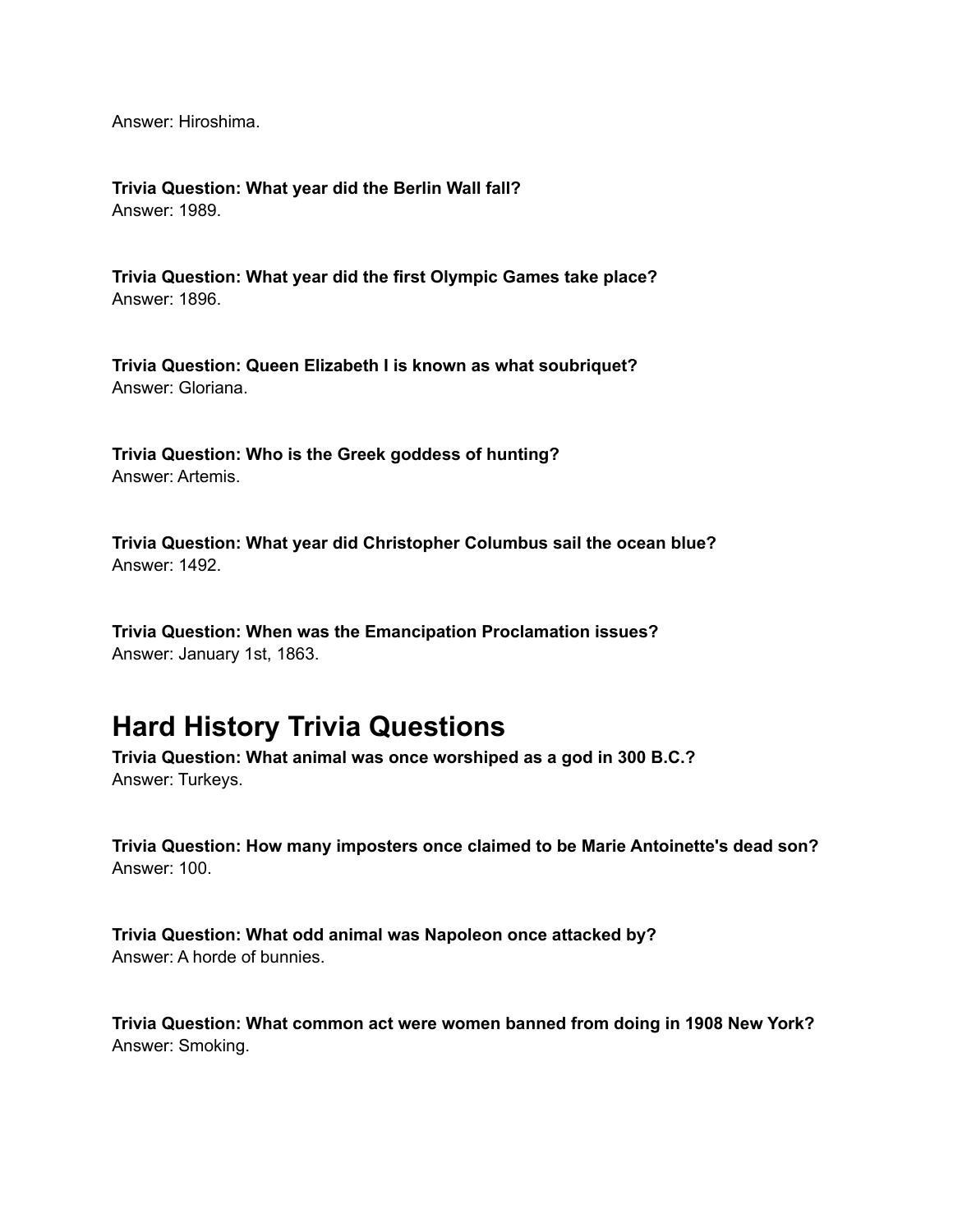**Trivia Question: During prohibition, the government once poisoned alcohol. True or false?**

Answer: True.

**Trivia Question: What utensil was once considered to be sacrilegious?** Answer: Forks.

**Trivia Question: How many plots were there to kill Fidel Castro during his presidency?** Answer: 600.

**Trivia Question: True or false, Cleopatra was not Egyptian.** Answer: True.

**Trivia Question: What did Pope Gregory the IV declare an odd war on?** Answer: Cats.

**Trivia Question: What instrument did Richard Nixon play well?** Answer: Piano.

# **Easy History Trivia Questions**

**Trivia Question: Who was the first president of the United States?** Answer: George Washington.

**Trivia Question: When was the declaration of independence signed?** Answer: July 4, 1776.

**Trivia Question: When did the American civil war start?** Answer:April 12, 1861.

**Trivia Question: What was the new year celebration called in ancient Egypt?** Answer: Wepet Renpet.

**Trivia Question: True or false, the Vikings dyed their hair blonde?** Answer: True.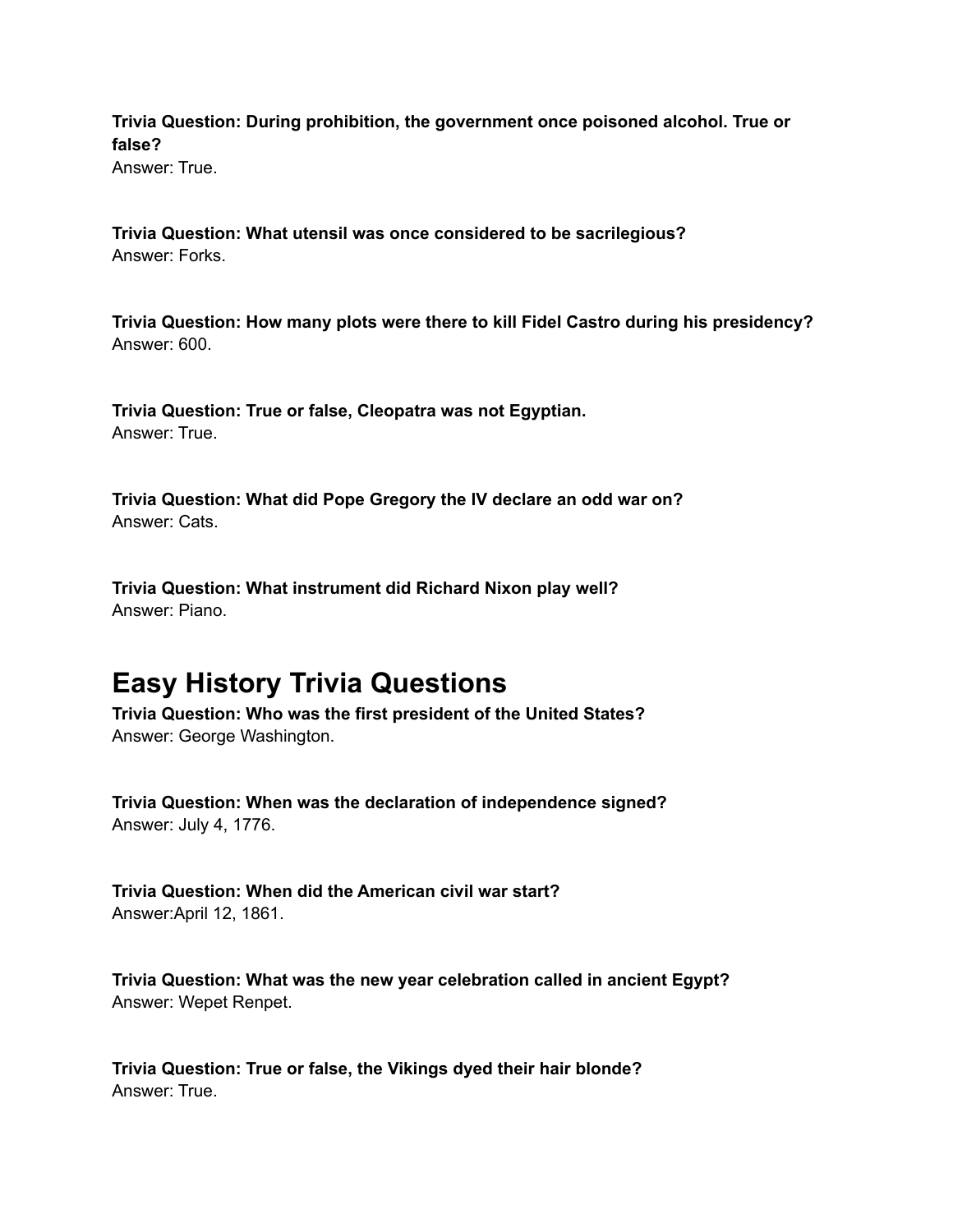**Trivia Question: What's the first animal that was sent into space?** Answer: A dog.

**Trivia Question: How many giant heads are on Easter Island?** Answer: 887.

**Trivia Question: True or false, the leaning tower of Pisa never stood up straight.** Answer: True.

**Trivia Question: Rats killed how many Europeans in the middle ages?** Answer: 75 million people.

**Trivia Question: What age did Pablo Picasso enter art school?** Answer: 10 years old.

# **American History Trivia Questions**

**Trivia Question: What year was Jamestown founded?** Answer: 1607.

**Trivia Question: What year did Thomas Jefferson purchase the Louisiana Territory from France?** Answer: 1803.

**Trivia Question: When were the first opening shots of the American Revolution fired?** Answer: April 1775.

**Trivia Question: Where were the first shots fired of the American Revolution?** Answer: Lexington and Concord, Massachusetts.

**Trivia Question: What is the first representative assembly in the new world?** Answer: House of Burgesses.

**Trivia Question: What year was the Magna Carta signed?** Answer: 1215.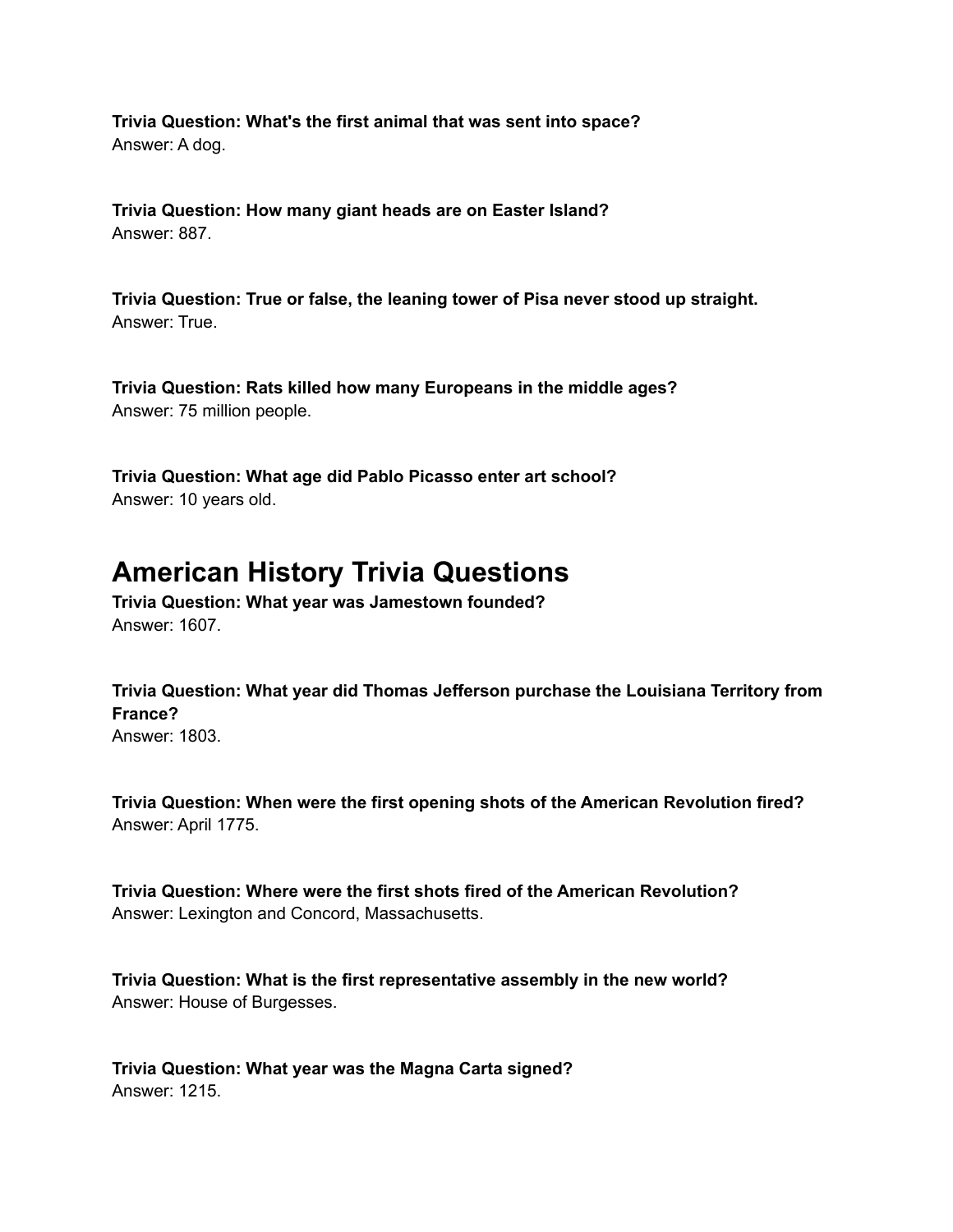**Trivia Question: Sam Adams was part of what Committee of Correspondence?** Answer: Songs of Liberty.

**Trivia Question: Abraham Lincoln was what number of president for the United States?** Answer: 16th.

**Trivia Question: James Monroe was the author of what doctrine?** Answer: Monroe Doctrine.

**Trivia Question: What is the First Amendment?** Answer: Congress shall make no law.

# **Civil War History Trivia Questions**

**Trivia Question: What portion of soldiers were immigrants in the Civil War?** Answer: 1/3rd.

**Trivia Question: How many months did Black Union soldiers refuse salaries for?** Answer: 18-months.

**Trivia Question: What was Harriet Tubman known for?**

Answer: A raid to free slaves.

**Trivia Question: True or false, Abraham Lincoln was shot two years before his death.** Answer: True.

**Trivia Question: What was William Tecumseh Sherman known for being demoted for?** Answer: Insanity.

**Trivia Question: Who was named as the "bloodiest general of the war?"** Answer: Robert E. Lee.

**Trivia Question: What estate was confiscated by the Union and turned into a cemetery?** Answer: Robert E. Lee's Virginia estate.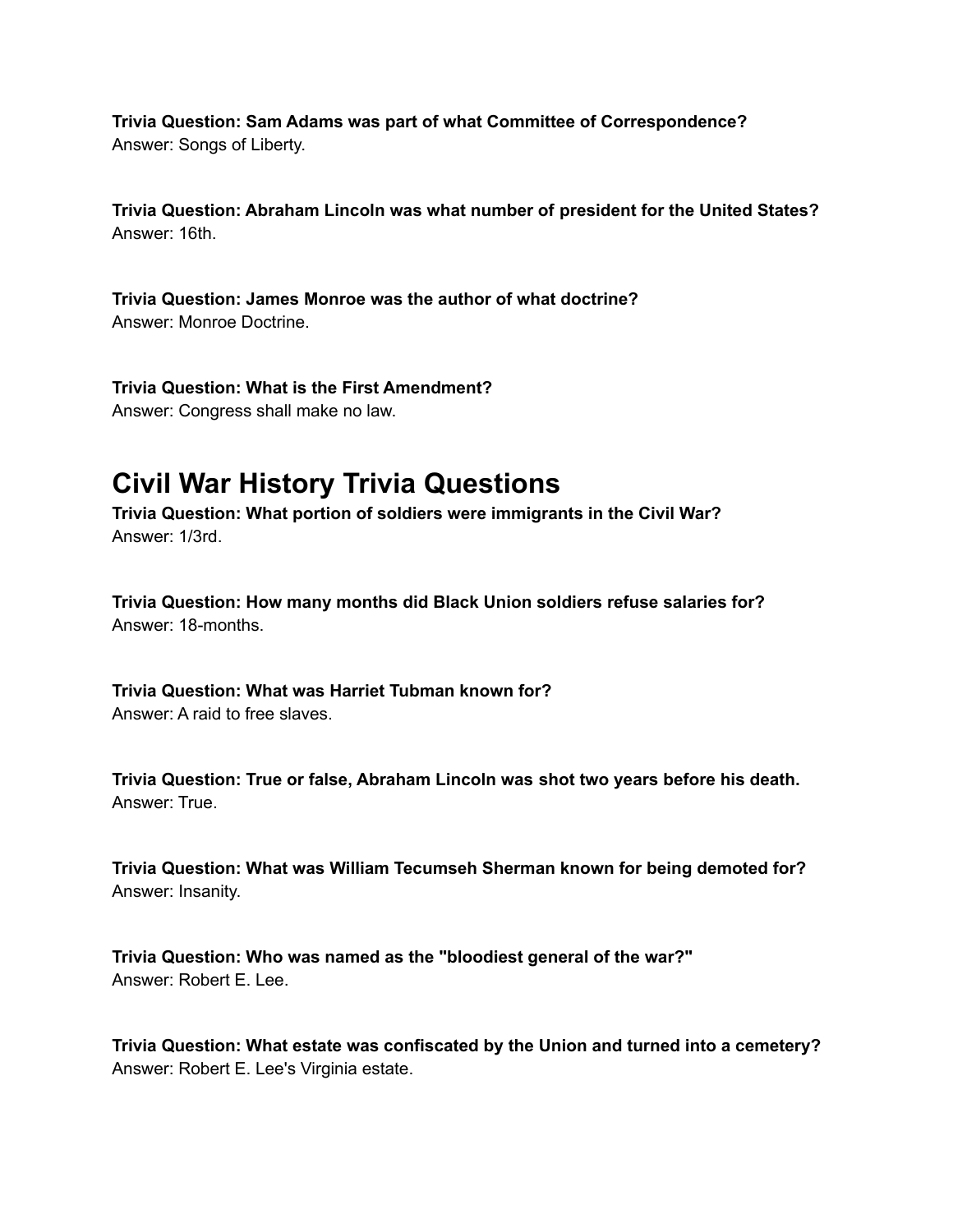**Trivia Question: How many men perished during the civil war?** Answer: 625,000.

**Trivia Question: Who was the president of the United States during the Civil War?** Answer: Abraham Lincoln.

**Trivia Question: What fort was bombarded causing the Civil War to begin?** Answer: Fort Sumter.

#### **World History Trivia Questions**

**Trivia Question: What year did the national civil rights protests begin?** Answer: 1955.

**Trivia Question: Who was the Nobel Peace Prize first organized by?** Answer: Alfred Nobel.

**Trivia Question: When did the first world war begin?** Answer: 1914.

**Trivia Question: What breed of dog is Snoopy in the highly successful comic strip series?** Answer: A beagle.

**Trivia Question: Which country first used paper money?** Answer: China.

**Trivia Question: What year did the Vietnam War end?** Answer: 1975.

**Trivia Question: Who was the first woman to be elected to the houses of parliament?** Answer: Nancy Astor.

**Trivia Question: How many wives did Henry VIII have?** Answer: 6.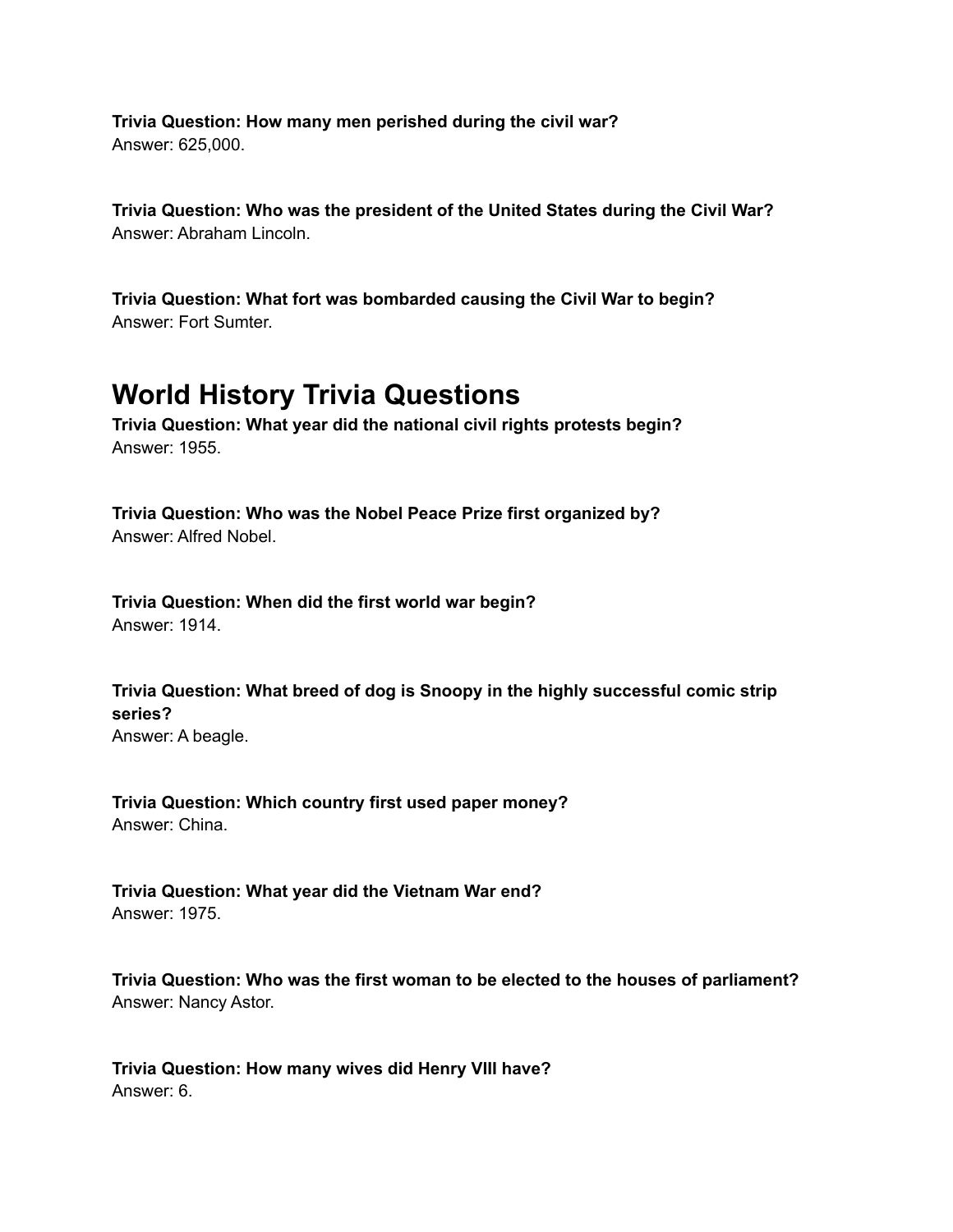**Trivia Question: Who was the first female Hispanic astronaut?** Answer: Ellen Ochoa.

**Trivia Question: Who was the first democratically elected President of Russia?** Answer: Boris Yelstin.

#### **World War I Trivia Questions**

**Trivia Question: What year did Germany invade Belgium?** Answer: 1914.

**Trivia Question: How long did World War I last for?** Answer: 4 years.

**Trivia Question: Long ditches were carved out in WWI, they were called what?** Answer: Trenches.

**Trivia Question: What large armored vehicle was used for the first time in this war?** Answer: A tank.

**Trivia Question: What animal was trained to help spot oncoming men?** Answer: Dogs.

**Trivia Question: What's the name of the blimp known to be developed during WWI?** Answer: Zeppelin.

**Trivia Question: Who worked in the factories while men were away at war?** Answer: Women and wives.

**Trivia Question: Boy scouts learned what type of signal using a bugle during the WWI era?** Answer: The 'All-Clear' signal.

**Trivia Question: What is "armistice" day?** Answer: The 11th hour of the 11th day of the 11th month.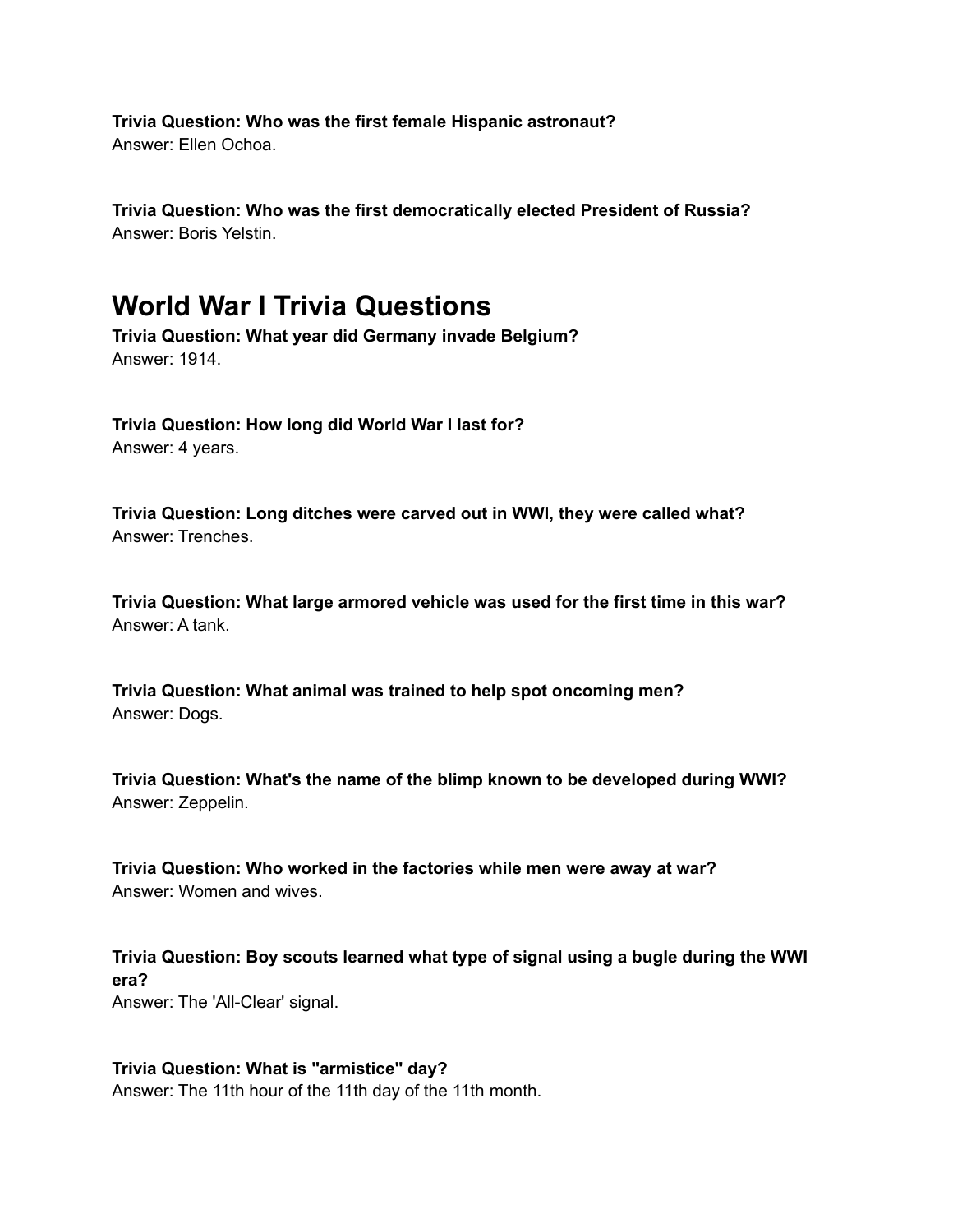**Trivia Question: What flower is known to be representative of "armistice" day?** Answer: Poppies.

#### **World War II Trivia Questions**

**Trivia Question: What army was the first American serviceman perished by?** Answer: A Russian serviceman.

**Trivia Question: How many allied bomber crewmen perished in Europe?** Answer: Over 100,000.

**Trivia Question: What polish midwife was known for delivering 3,000 babies in Auschwitz?**

Answer: Stanislawa Leszcynska.

**Trivia Question: How many rations of toilet paper did British serviceman receive?** Answer: 3 sheets.

**Trivia Question: How many cars were manufactured in the US during WWII?** Answer: More than 3,000,000.

**Trivia Question: What percent of males born in the Soviet Union survived in the war?** Answer: 20%.

**Trivia Question: What did American's change the name of a hamburger during WWII to avoid it sounding German?** Answer: Liberty Steak.

**Trivia Question: Adolf Hitler had a nephew named what?** Answer: William Hitler.

**Trivia Question: On the desk of Henry Ford was a framed picture of who?** Answer: Adolph Hitler.

**Trivia Question: What was the mortality rate for POWs in Russian camps?**